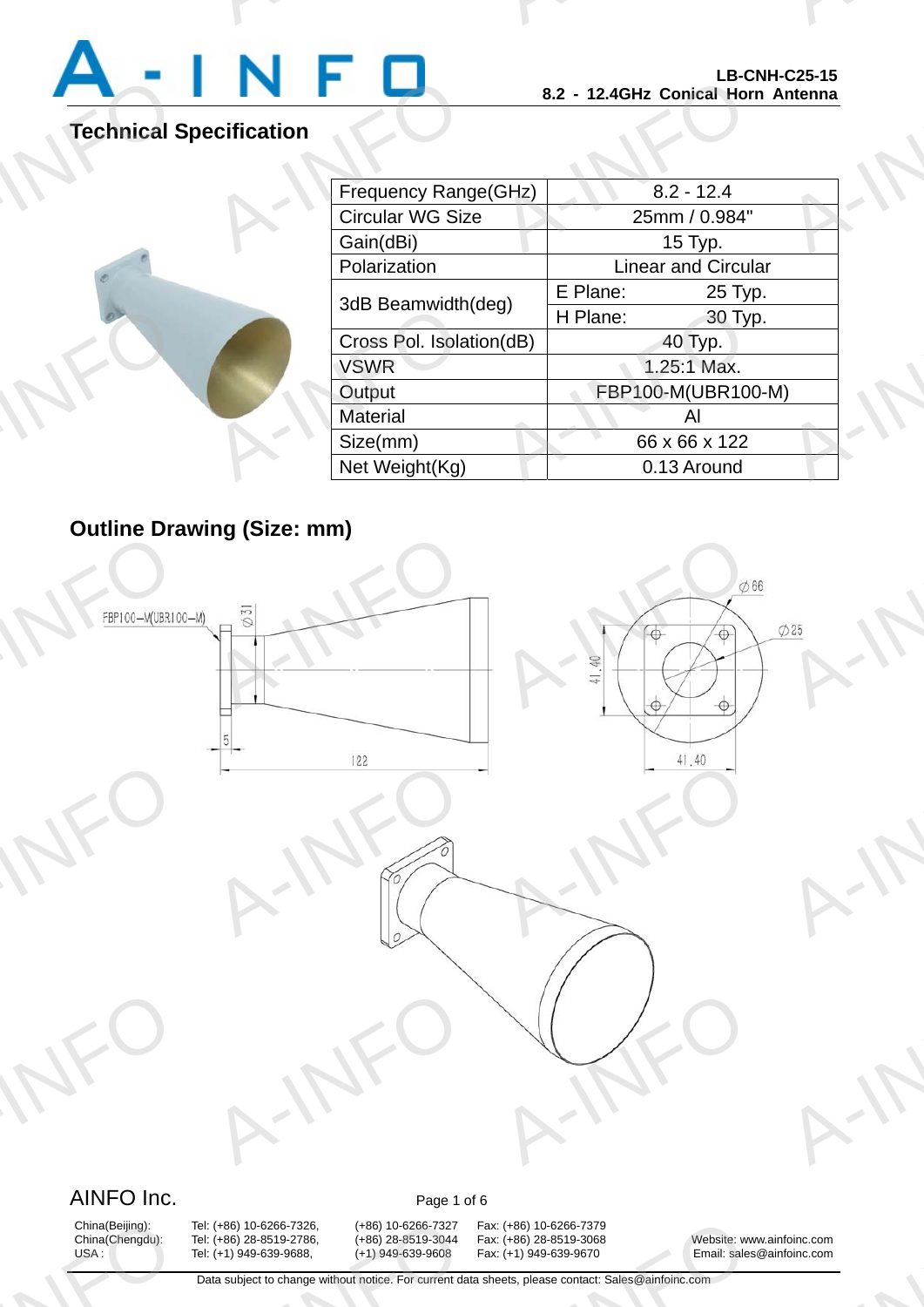

A-INFO

A-INFO

A-INFO

A-INFO

A-INFO

A-INFORMATION CONTINUES.

## **Flange Drawing (Size: mm)**





A-INFO M-INFO

## AINFO Inc. Page 2 of 6

A-INFO

A-INFO

China(Beijing):<br>China(Chengdu):<br>USA :

(+86) 10-6266-7326, (+86) 10-6266-7327<br>
(+86) 28-8519-2786, (+86) 28-8519-3044<br>
(+1) 949-639-9688, (+1) 949-639-9608<br>
ta subject to change without notice. For current da

A-IFO

China(Beijing): Tel: (+86) 10-6266-7326, (+86) 10-6266-7327 Fax: (+86) 10-6266-7379<br>China(Chengdu): Tel: (+86) 28-8519-2786, (+86) 28-8519-3044 Fax: (+86) 28-8519-3068 :: (+86) 10-6266-7379<br>
:: (+86) 28-8519-3068<br>
:: (+1) 949-639-9670 Email: sales<br>
eets, please contact: Sales@ainfoinc.com

A-IFO

Tel: (+86) 28-8519-2786, (+86) 28-8519-3044 Fax: (+86) 28-8519-3068 Website: www.ainfoinc.com<br>
Tel: (+1) 949-639-9608 Fax: (+1) 949-639-9670 Email: sales@ainfoinc.com USA : Tel: (+1) 949-639-9688, (+1) 949-639-9608 Fax: (+1) 949-639-9670 Email: sales@ainfoinc.com Foinc.com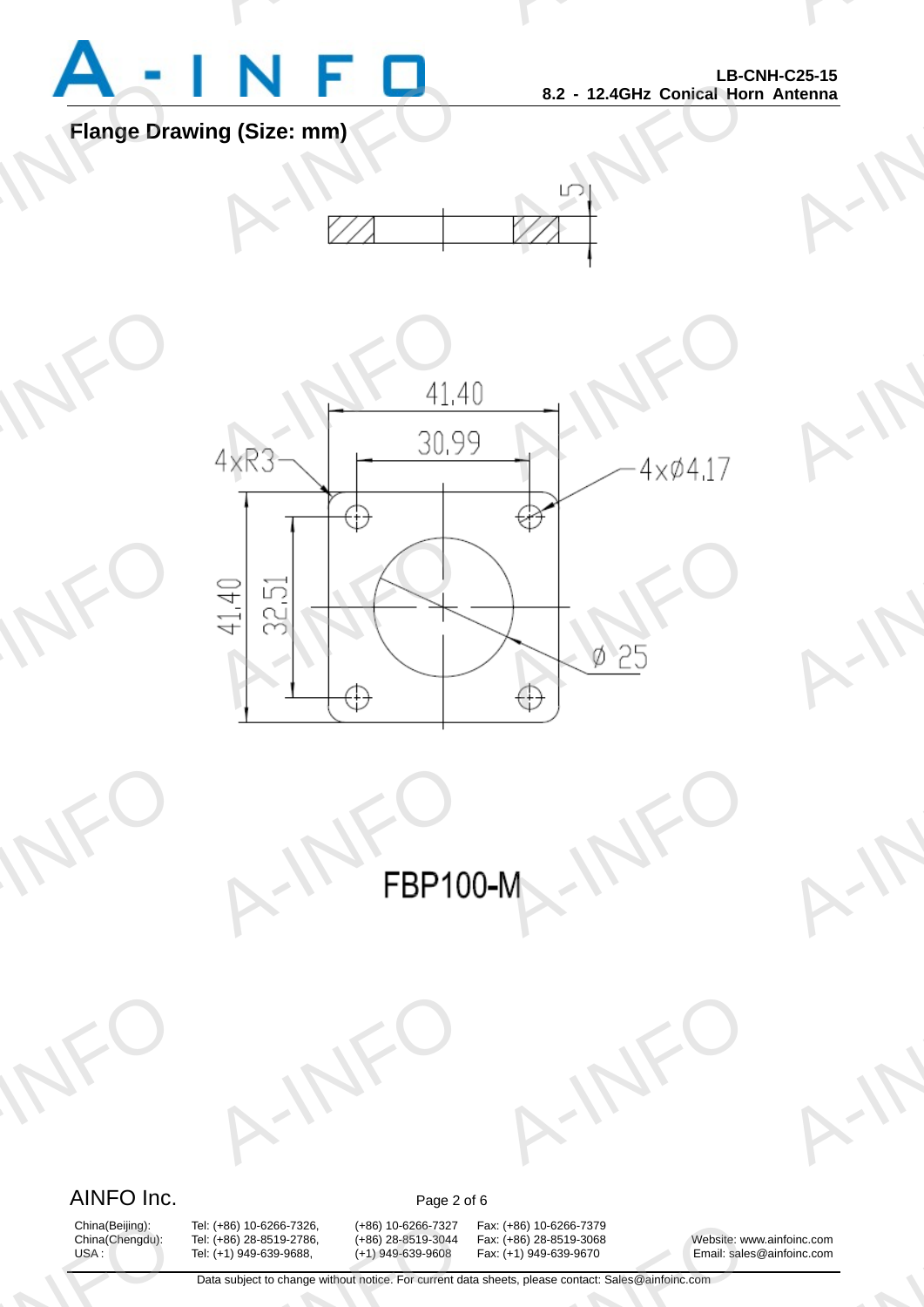A-INFO

A-INFO

A-INFO

A-INFORMATION CONTINUES.

## **Test Results (Including circular to rectangular transition)**

A-INFORMATION CONTINUES.

**1. Gain & Antenna Factor** 





China(Beijing):<br>China(Chengdu):<br>USA :

(+86) 10-6266-7326, (+86) 10-6266-7327<br>
(+86) 28-8519-2786, (+86) 28-8519-3044<br>
(+1) 949-639-9688, (+1) 949-639-9608<br>
ta subject to change without notice. For current da

China(Beijing): Tel: (+86) 10-6266-7326, (+86) 10-6266-7327 Fax: (+86) 10-6266-7379 China(Chengdu): Tel: (+86) 28-8519-2786, (+86) 28-8519-3044 Fax: (+86) 28-8519-3068 Website: www.ainfoinc.com USA : Tel: (+1) 949-639-9688, (+1) 949-639-9608 Fax: (+1) 949-639-9670 Email: sales@ainfoinc.com :: (+86) 10-6266-7379<br>
:: (+86) 28-8519-3068<br>
:: (+1) 949-639-9670 Email: sales<br>
eets, please contact: Sales@ainfoinc.com

Foinc.com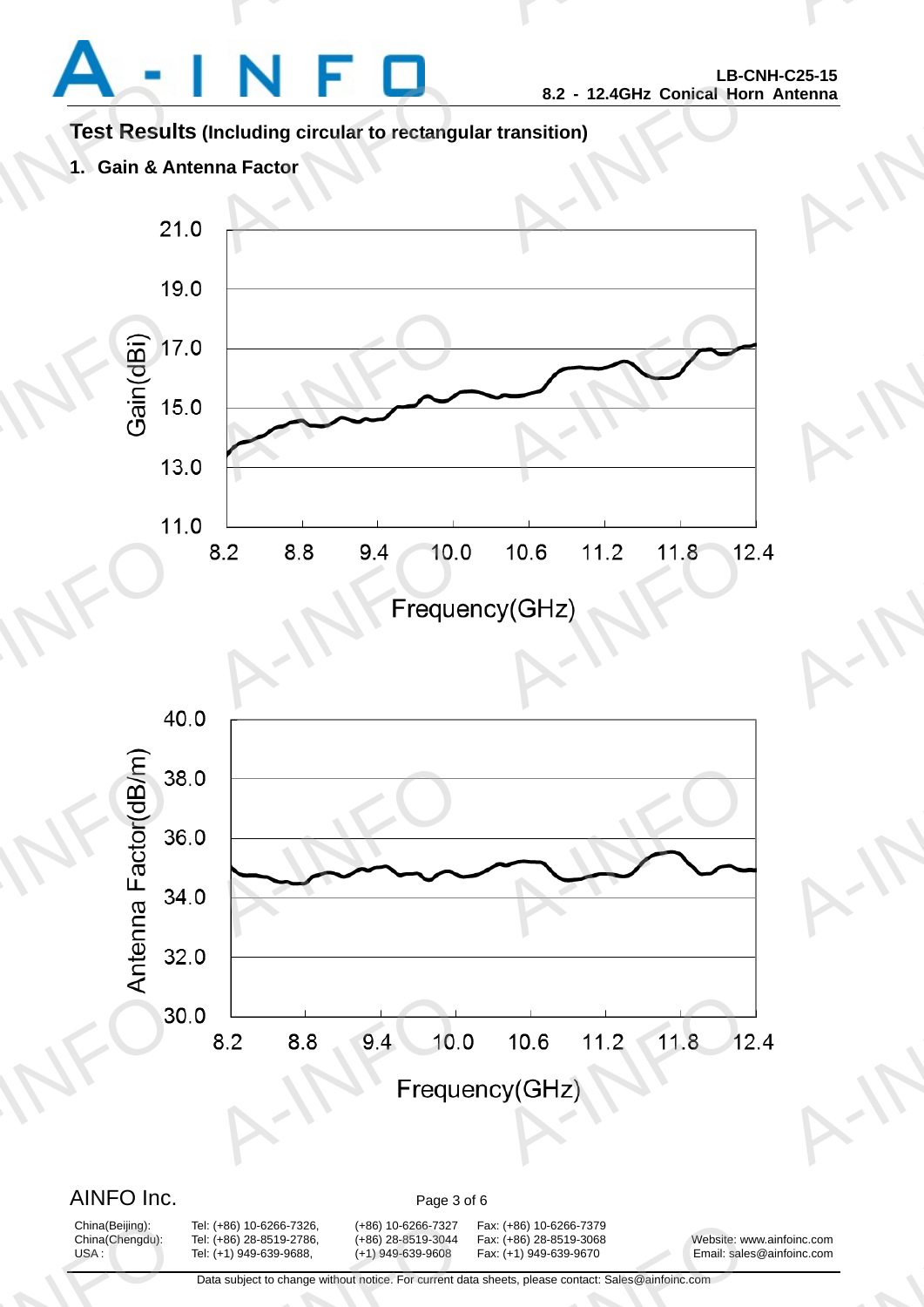

A-INFO

A-INFO

A-INFO

A-INFORMATION CONTINUES.

### **2. Cross Polarization Isolation**



### **3. VSWR**



## AINFO Inc. Page 4 of 6

China(Beijing):<br>China(Chengdu):<br>USA :

(+86) 10-6266-7326, (+86) 10-6266-7327<br>
(+86) 28-8519-2786, (+86) 28-8519-3044<br>
(+1) 949-639-9688, (+1) 949-639-9608<br>
ta subject to change without notice. For current da

China(Beijing): Tel: (+86) 10-6266-7326, (+86) 10-6266-7327 Fax: (+86) 10-6266-7379

:: (+86) 10-6266-7379<br>
:: (+86) 28-8519-3068<br>
:: (+1) 949-639-9670 Email: sales<br>
eets, please contact: Sales@ainfoinc.com

China(Chengdu): Tel: (+86) 28-8519-2786, (+86) 28-8519-3044 Fax: (+86) 28-8519-3068 Website: www.ainfoinc.com USA : Tel: (+1) 949-639-9688, (+1) 949-639-9608 Fax: (+1) 949-639-9670 Email: sales@ainfoinc.com Foinc.com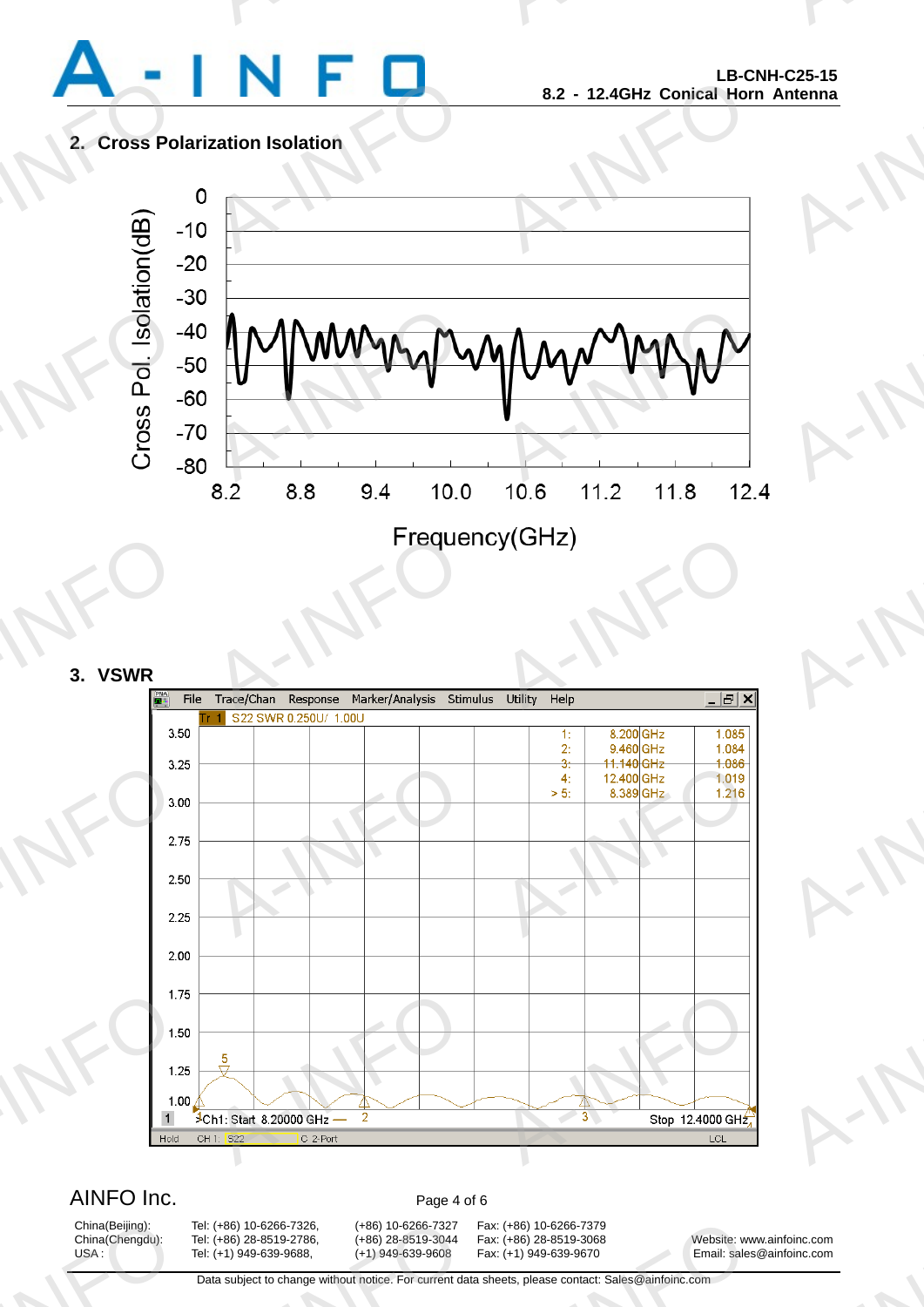

A-INFO

A-INFORMATION CONTINUES.

### **4. Pattern**







## AINFO Inc. Page 5 of 6

China(Beijing):<br>China(Chengdu):<br>USA :

(+86) 10-6266-7326, (+86) 10-6266-7327<br>
(+86) 28-8519-2786, (+86) 28-8519-3044<br>
(+1) 949-639-9688, (+1) 949-639-9608<br>
ta subject to change without notice. For current da

China(Beijing): Tel: (+86) 10-6266-7326, (+86) 10-6266-7327 Fax: (+86) 10-6266-7379

:: (+86) 10-6266-7379<br>
:: (+86) 28-8519-3068<br>
:: (+1) 949-639-9670 Email: sales<br>
eets, please contact: Sales@ainfoinc.com

China(Chengdu): Tel: (+86) 28-8519-2786, (+86) 28-8519-3044 Fax: (+86) 28-8519-3068 Website: www.ainfoinc.com USA : Tel: (+1) 949-639-9688, (+1) 949-639-9608 Fax: (+1) 949-639-9670 Email: sales@ainfoinc.com Foinc.com